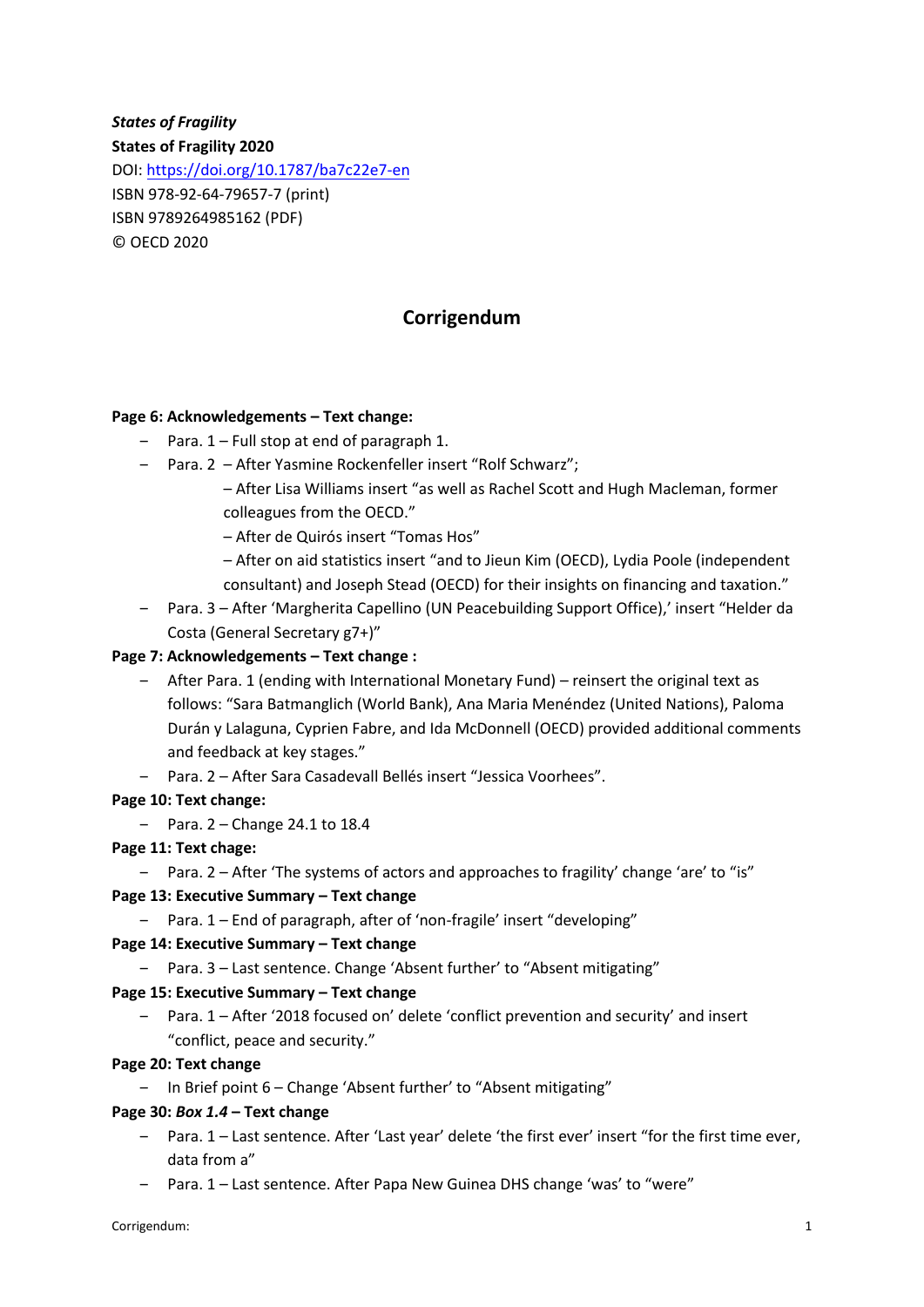‒ Para. 2 – After 'the historical peak in' change '2015' to "2013"

## **Page 31: Text change. Insert reference**

- ‒ Under second sub-heading delete 'As illustrated in Table 1.1,' change 'although' to "Although"
- ‒ Under second sub-heading, after 'across fragile contexts' insert citation "(Sachs et al. 2020  $[17]$ "

## **Page 33: Text change**

- ‒ At end of first sub-section. Delete comma after 'average' and insert comma after 'nonfragile'
- ‒ Second sub-section. After 'against civilians in' change '53'to "54"

## **Page 34: Text change. Edit reference**

- ‒ Para. 2 Change 'as fragility worsens in most extremely fragile' to "as fragility intensifies in extremely fragile"
- ‒ Para. 2 Change '(Institute for Economics and Peace, 2020, p. 4[56]).' to "(Institute for Economics and Peace, 2020 [56]).

## **Page 42: Text change**

‒ Para. 3 – After 'education and social' change 'protections' to "protection"

## **Page 46:** *Infographic 1.2* **- Text and figure change**

‒ Sources – Change 'Official development assistance in fragile contexts' to "States of Fragility and official development assistance"

## Page 51: Text change in source and notes under figure 1.11. Main body – text change.

- ‒ Figure 1.11 In Notes delete 'Figure 1.10.' insert "Figure 1.9."
- ‒ Second sub-section, para. 2 Insert full stop after and "(Gaspar, Jaramillo and Wingender, 2016[125])"

## **Page 54: Text change**

‒ Second sub-section, para. 1 – Change '2019' to "2018" and 'over USD 1.3 trillion' to "around 113.5 billion"

## **Page 56: Change to source under Figure 1.14**

‒ Figure 1.14 – Notes – Add "Remittances may also be sent through informal channels not captured here."

## **Page 57: Text change. Insert endnote.**

- ‒ Para. 1 Delete 'UN' insert "IMF"
- ‒ Para. 1 Delete '(UN, 2020[69]).' Insert "(Thompson, 2020[113])."
- ‒ Para. 1 Delete 'just one-fifth' insert "around one-fifth"
- ‒ Para. 3 After 'Debt Service Suspension Initiative' insert "(DSSI)"
- ‒ Para. 3 Change 'It is likely that if no further measures are taken, debt service will amount to around' to "It is likely that without mitigating measures, debt service would amount to around"
- ‒ Para. 5 After 'borrowers and lenders' insert endnote "As part of COVID-19 responses, some immediate steps have been taken, for example by bilateral lenders under the debt service suspension initiative (DSSI), and by the IMF and donors under the Catastrophe Containment and Relief Trust (CCRT), to either defer the timing of repayment, or pay debt service on behalf of low-income countries. At the time of writing, these initiatives extend until the end of 2020 (DSSI) or for six months, to be potentially extended for up to two years (CCRT) (Thompson, 2020 [113])."